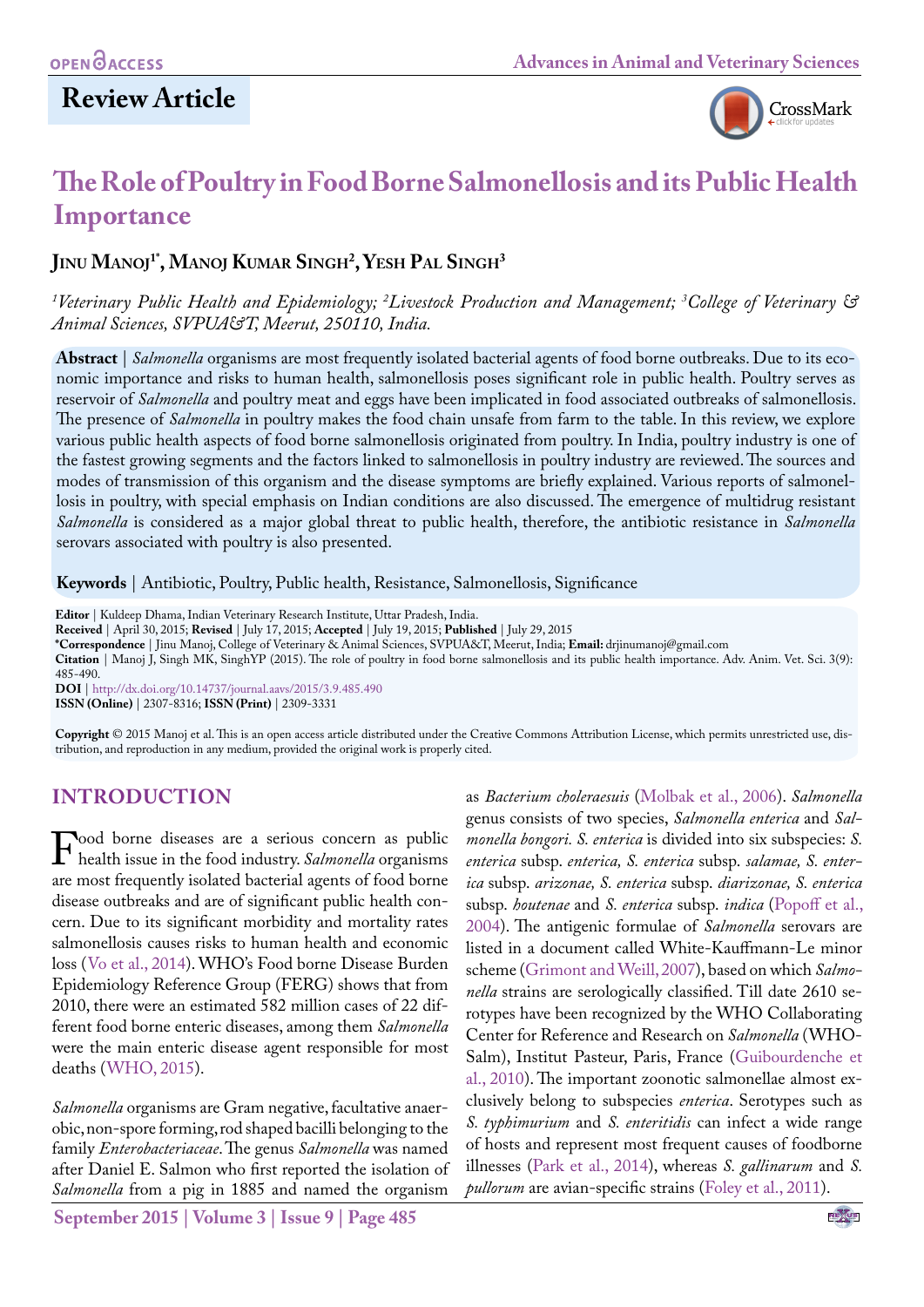## **OPEN**OACCESS **POULTRY AS A SOURCE OF SALMONELLOSIS**

Among livestock production systems, *Salmonella* is more frequently isolated from poultry (chicken, turkey, duck, geese and pheasants) than from other animals [\(OIE,](#page-4-3) [2008](#page-4-3)). In recent years public health problems associated with salmonellosis were of poultry origin ([CDC, 2013\)](#page-3-3). Poultry and eggs are considered as most important reservoirs from which *Salmonella* is passed through the food chain and ultimately transmitted to humans (Howard et al., 2012). The levels of this pathogen in poultry can vary depending on country, production system and the specific control measures in place. Poultry can carry some *Salmonella* serovars without any outwards signs or symptoms of disease. *Salmonella* can contaminate eggs on the shell or internally, but the egg shells are much more frequently contaminated than the white/yolk. Furthermore, egg surface contamination is associated with many different serotypes, while infection of the white/yolk is primarily associated with *S. enteritidis* ([Herikstad et al., 2002\)](#page-3-4). Contaminated poultry and poultry-derived products, including meat and eggs are a major source of food borne salmonellosis [\(Bar](#page-3-5)[row et al., 2012;](#page-3-5) [Barua et al., 2013\)](#page-3-6). *Salmonella* is able to remain viable in frozen products as well as foods stored at high temperatures for long periods, due to their marked *ability* to persist in a wide range of varying environmental conditions ([Balamurugan, 2010\)](#page-3-7).

*Salmonella* can enter the food chain at any point. Contamination can occur at several stages in the slaughter process of poultry, like faeces during evisceration, surfaces on the production line or cross contamination from contaminated products. Particular contamination hot spots in the poultry slaughter process include defeathering, evisceration and cutting, while chilling in a water bath enhances cross-contamination [\(Northcutt et al., 2003](#page-4-4)). The principal site of multiplication of these bacteria is the digestive tract, particularly the caecum ([Beal et al., 2006](#page-3-8)), which may result in widespread contamination of the environment due to bacterial excretion through faeces ([Kabir, 2010\)](#page-4-5).

*Salmonella* can be introduced to a flock via environmental sources such as feed, water, soil, bedding, litter material, faecal matter, rodents or contact with other poultry. This pathogen can survive in the farm environment for long periods of time [\(Petkar et al., 2011\)](#page-4-6). Horizontal transmission of *Salmonella* via contaminated water, feed, faecal material, bedding material and vertical transmission via eggs may occur in birds ([Jones, 2011](#page-4-7); [Ricke et al., 2013\)](#page-4-8). As *Salmonella* colonizes the gastrointestinal tract, the organisms are excreted in feces from which they may be transmitted by insects and other animals to a large number of places and are generally found in contaminated water with faeces. Humans and animals that consume polluted water may shed the

bacteria through fecal matter continuing the cycle of contamination. All the fractions of poultry production can be affected by *Salmonella* organisms, like hatchery, incubators, breeding facilities, commercial raising operations of layers and broilers, feed preparation units and factories, transportation systems, commercialization facilities and slaughter houses ([Rodriguez et al., 2006](#page-4-9); [Hoelzer et al., 2011\)](#page-3-9).

## **PUBLIC HEALTH SIGNIFICANCE OF SALMONELLOSIS**

With the increase in poultry meat and egg consumption, the dynamics of animal production and consumer exposure have changed leading to new challenges in limiting poultry borne zoonosis like salmonellosis. This has significant implication in India where poultry industry is the fastest growing segments with a growth rate of 8-10%. Globalization, commercialization and distribution make it possible for a contaminated foodstuff to affect the health of people in several countries at the same time. The identification of only one contaminated food ingredient may lead to the discard of entire lot, causing economic losses to the production sector and restrictions for international trading. The loss in animal production and public health issues associated with salmonellosis has a substantial impact on the economy of several countries [\(Hoelzer et al., 2011](#page-3-9); [Mather](#page-4-10)  [et al., 2013\)](#page-4-10).

*Salmonella* is mostly transmitted to humans, through contaminated food and water. In hospitals, person to person transmission may also happen. Among veterinarians and farm workers, transmission by contact with infected animals is possible. Cross contamination of poultry can occur in slaughter houses as well as during preparation of poultry products [\(Olsen et al., 2003](#page-4-11)). Most of the *Salmonella* serotypes are pathogenic to humans and the common symptoms of salmonellosis in human are abdominal pain, diarrhea, nausea, vomiting, muscle pain, prostration, drowsiness and fever. Symptoms observed may be different due to variation in the dose of inoculation, mechanisms of pathogenicity, virulence factors, age and immune response of the host [\(Andino and Hanning, 2015](#page-3-10)). *Salmonella* can also leads to severe condition like sepsis and death especially in infants and immunocompromised adults ([Tessari](#page-5-2)  [et al., 2012](#page-5-2)). Other than gastroenteritis, *Salmonella* may also cause extra intestinal infection like meningitis, osteomyelitis, arthritis, pneumonia, colecystitis, peritonitis, pyelonephritis, endocarditis, pericarditis, vasculitis and chronic condition like aseptic arthritis and Reiter's syndrome [\(Andino and Hanning, 2015\)](#page-3-10).

Several cases of food borne salmonellosis originated from poultry products has been reported globally ([Calvert et al.,](#page-3-11)  [2007;](#page-3-11) [Zielicka-Hardy et al., 2012;](#page-5-3) [Jakociune et al., 2014\)](#page-4-12). Isolation of *Salmonella* from chicken also reported ([Dallal et](#page-3-12)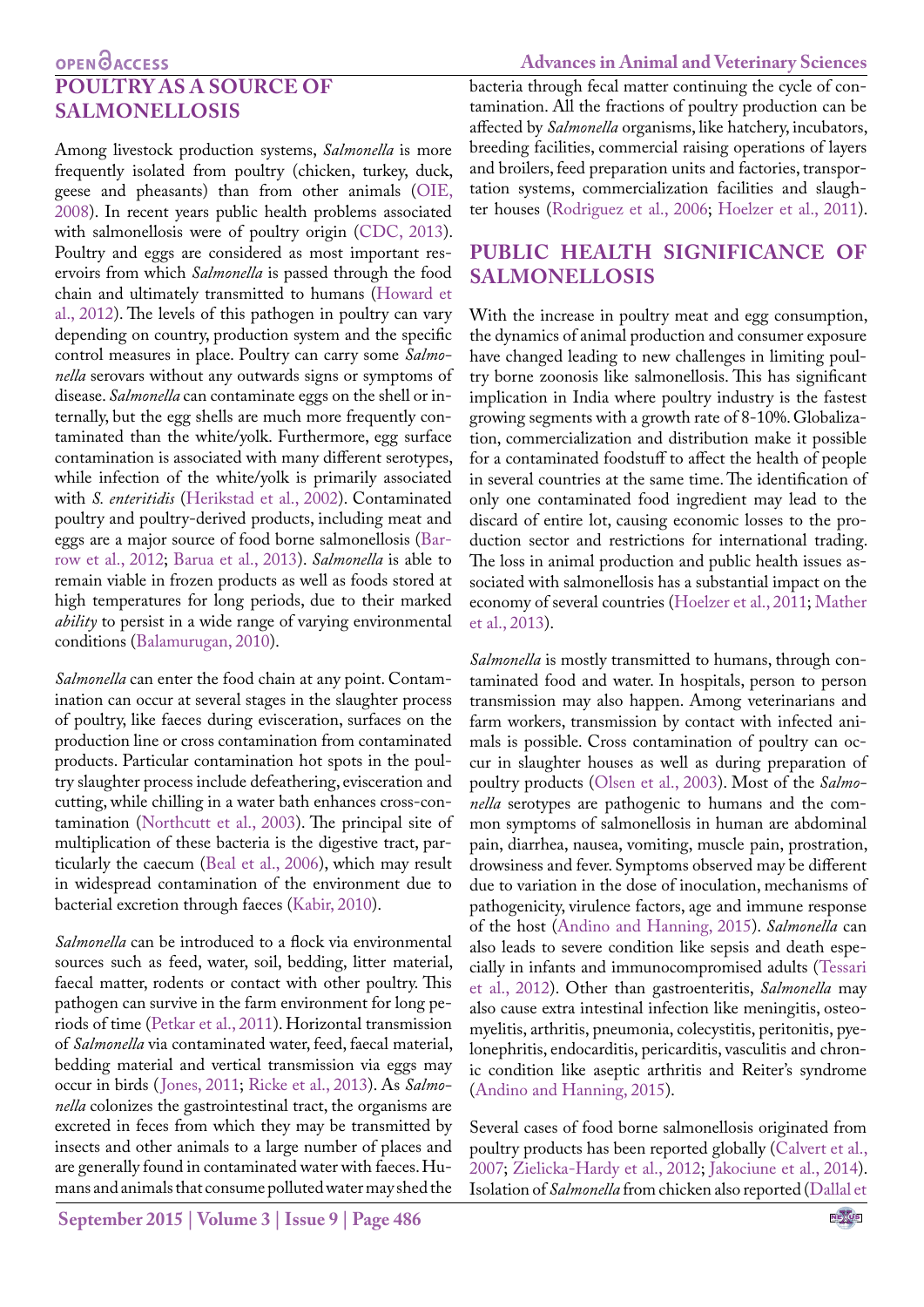[al., 2014\)](#page-3-12). The predominant serovars of *Salmonella*, having public health importance are mainly *S. enteritidis* and *S. typhimurium* ([Jinu et al., 2014](#page-4-13)). Changes in the environment and poultry raising practices along with increased international trading of poultry and its products made changes in predominance of *Salmonella* serotypes. Recent concern in public health point of view is antibiotic resistant serotypes. Antibiotics as growth promoters are of utmost concern because its usage in subtherapeutic levels, stimulate survival of resistant bacteria in the ecosystem ([Al-Ferdous et al.,](#page-3-13) [2013](#page-3-13)). The WHO observed an alarming rate increment of resistant *Salmonella* strains due to the abusive use of antibiotics in intensive animal raising ([WHO, 2014\)](#page-5-4). According to CDC's National Antimicrobial Resistance Monitoring System (NARMS), the serovars with greater resistance to antimicrobials are *S. typhimurium*, *S. enteritidis*, *S. newport, S. heidelberg* and *S. dublin*. In terms of multidrug resistance the most prevalent serovars of epidemiological importance are *S. typhimurium, S. heidelberg, S. dublin* and *S. paratyphi* ([Andino and Hanning, 2015\)](#page-3-10). The horizontal transmission of virulence genes in multidrug resistant *Salmonella*  strains can increase virulence and invasiveness and it cause highmortality rates ([Han et al., 2011\)](#page-3-14).

### **INDIAN SCENARIO**

Emergence and widespread presence of multidrug resistant *Salmonella* species of poultry origin in India is reported by many workers. [Suresh et al. \(2006\)](#page-4-14) reported incidence of *Salmonella* serovars on eggshell, egg contents and on egg-storing trays of Coimbatore city, Tamil Nadu. *Salmonella* contamination was recorded in 7.5% of the egg-storing trays and in 7.7% of eggs out of which 5.9% was in eggshell and 1.8% in egg contents. *S. enteritidis* was the major serotype followed by *S*. *cerro*, *S*. *molade* and *S*. *mbandaka*. The strains were resistant to ampicillin, neomycin, polymyxin-B and tetracycline. [Savita et al. \(2007\)](#page-4-15) reported occurrence of *Salmonella* from diarrheic chickens and litter sample in Madhya Pradesh with a prevalence of 8.69% and 3.22%, respectively. Another study revealed 4.82% of chicken eggs were positive for *Salmonella* in North India and all the isolates were resistant to bacitracin, polymyxin-B and colistin ([Singh et al., 2010\)](#page-4-16). *Salmonella* was prevalent in a wide range (25-65%) from different parts of chicken meat marketed in Banglore ([Ruban and](#page-4-17) [Fairoze, 2011\)](#page-4-17), while 15.91% prevalence of *S*. *enteritidis* were reported from Namakkal, South India and the isolates were resistant to erythromycin, ampicillin, kanamycin, cephalothin and tetracycline ([Maripandi and Al-Salamah,](#page-4-18) [2010\).](#page-4-18) A prevalence of 2.7% was reported from poultry tissue and egg samples, with isolates belonging to *S*. *heidelberg*, *S*. *typhimurium*, *S*. *ayinde*, *S*. *essen* and *S*. *kastrup* from Bareilly ([Taddele et al., 2011\)](#page-4-19).

[Suresh et al. \(2011\)](#page-4-20) reported the prevalence of *Salmonel-*

#### **Advances in Animal and Veterinary Sciences**

*la* serovars in marketed broiler chickens and processing environment in Coimbatore, Tamil Nadu. Analysis of the various body parts of live chicken revealed prevalence rate from 1.4% in cloacae to 6.9% in crop region, while the environmental samples showed higher prevalence upto 16.67%. *S. enteritidis* was the predominant *Salmonella* serotype but other serotypes such as *S*. *bareilly*, *S. cerro*, *S*. *mbandaka* and *S*. *molade* were also encountered ([Suresh](#page-4-20)  [et al., 2011](#page-4-20)). [Taddele et al. \(2012\)](#page-5-5) reported that all the *S. gallinarum* isolates in their study were resistant to erythromycin, while 86.7% were resistant to nalidixic acid and 53% were resistant to kanamycin and tetracycline. Moreover *S. typhimurium* showed maximum resistance against antimicrobials followed by *S. kastrup*. [Kumar et al. \(2012\)](#page-4-21)  found that *Salmonella* isolates (*S. gallinarum*, *S. pullorum*, *S*. *enteritidis*, *S*. *typhimurium*) recovered from disease outbreaks in broilers from different regions of Haryana were resistant to multiple drugs.

[Singh et al. \(2013\)](#page-4-22) reported 3.3% of the environmental samples of layer farms situated in Bareilly, Uttar Pradesh were positive for *Salmonella* and *S*. *typhimurium* was the predominant serovar from cloacae, while *S. kottbus*, was recovered from cloacae, eggs and faeces and all the isolates were resistant to clindamycin, oxacillin, penicillin and vancomycin. [Arora et al. \(2013\)](#page-3-15) isolated *S. gallinarum* (84%), *S. enteritidis* (10%) and *S. typhimurium* (6%) from Haryana from poultry and the isolates were resistant nalidixic acid and carbenicillin. [Rajagopal and Mini \(2013\)](#page-4-23) reported outbreak of salmonellosis in three different poultry farms in Kerala and the serovar responsible for the outbreak was *S. gallinarum*. *Salmonella* were isolated from 6.1% of environmental samples in West Bengal and the isolates were found to resistant to chloramphenicol, ciprofloxacin, gentamicin, levofloxacin, norfloxacin and oxytetracycline [\(Samanta et al., 2014](#page-4-24)). A prevalence of 12.28% was documented in Tarai region of Uttarakhand from broilers ([Ku](#page-4-25)[mar et al., 2014](#page-4-25)) and the serovars were *S. gallinarum*, *S. enteritidis* and *S*. *typhimurium.* [Jinu et al. \(2014\)](#page-4-13) reported total *Salmonella* prevalence rate of 5.88% from chicken in Bareilly, Uttar Pradesh and the major serotypes were *S*. *typhimurium* and *S*. *enteritidis*. [Ahmad et al. \(2014\)](#page-3-16) studied MIC levels of various antibiotics among Indian isolates of *S*. *typhimurium* and found a resistance of 93% and 57% for sulfisoxazole and tetracycline, respectively. Isolation of *Salmonella* spp. (15.67%) from faecal samples of poultry with diarrhoea was reported from Mizoram also [\(Lalzampuia](#page-4-26)  [et al., 2014\)](#page-4-26).

Eventhough *Salmonella* is the most common foodborne pathogen affecting public health, there are a few reports of its disease occurrence among consumers in India due to poultry products. *S*. *enteritidis* food poisoning among army personnel due to frozen fowl and gastroenteritis cases from Manglore due to *S. wein* are available [\(NICD, 2009](#page-4-27); [An-](#page-3-17)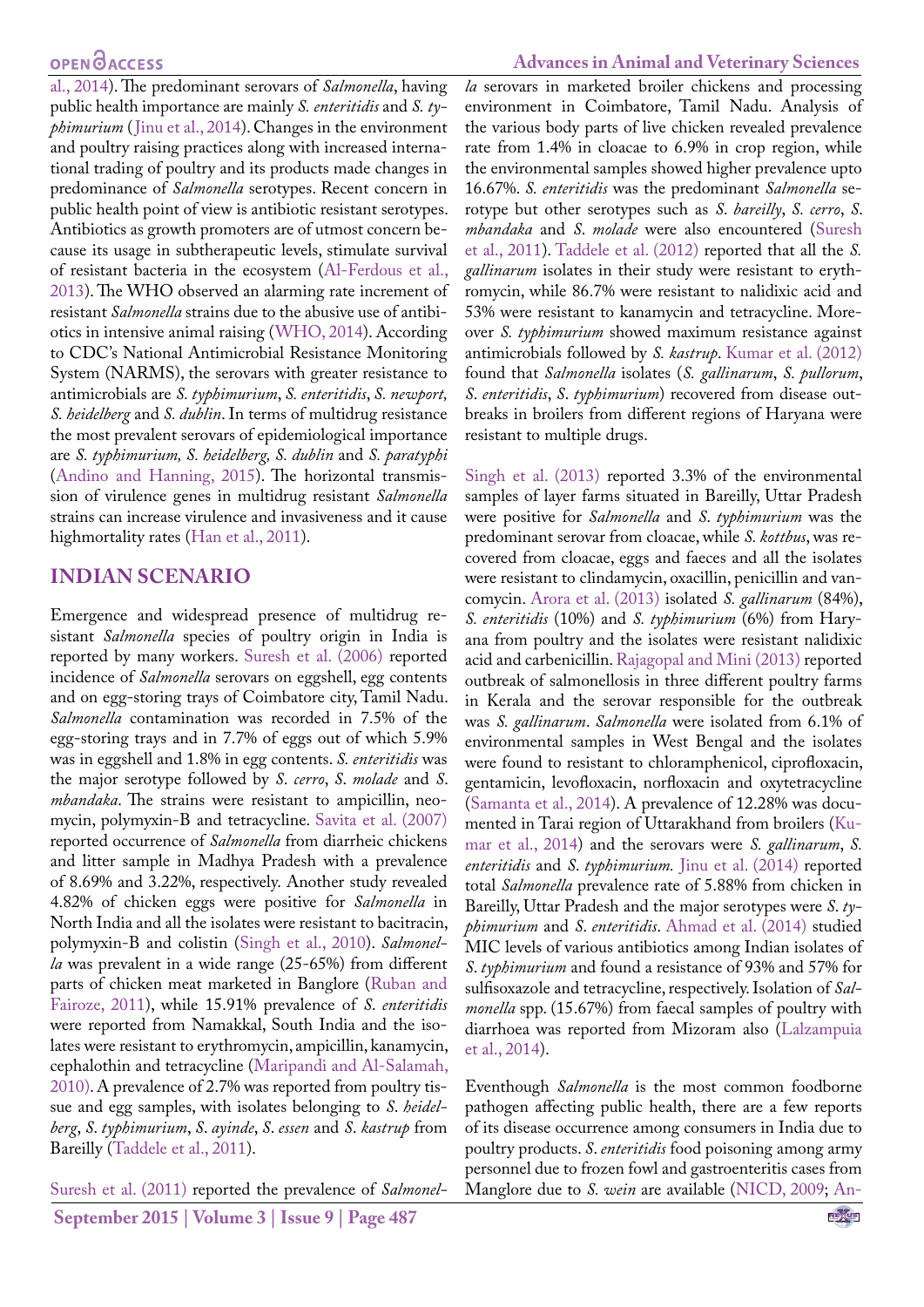## **CONCLUSIONS**

Even though there is increase in advance technologies in food production and implementation of better hygiene measures in food processing and handling, there is paradigm increase in incidences of salmonellosis in several parts of the world. The epidemiological complexity of salmonellosis involves horizontal and vertical transmission, fecal excretion, environmental contamination and presence of carriers in different species, making its control difficult to be achieved. Indiscriminate use of antibiotics in feed as growth enhancer contributes selection of resistant strains and may affect human health. Due to the public health issues, the prevention of food borne transmission of *Salmonella* spp. is of utmost priority for the poultry sector. The hygienic and sanitary standards governed by the national and international regulations specify that *Salmonella* species should be absent in 25g of food sample, including poultry meat and egg. For effective prevention and control of foodborne salmonellosis, there should be programmes for creating awareness among consumers about the food safety and guiding the food handlers and animal breeders, mainly of poultry regarding safe production of food starting from farm to the table.

#### **CONFLICT OF INTERESTS**

There is no conflict of interests among authors regarding the publication of this paper.

#### **AUTHORS CONTRIBUTION**

Jinu Manoj contributed collected the data and wrote the article, while Manoj Kumar Singh contributed to critical revisions of the article and Yesh Pal Singh served as a scientific advisor.

#### **REFERENCES**

- <span id="page-3-16"></span>•Ahmad M, Agarwal RK, John JM, Kataria JL, Sailo B (2014). Reduced minimum inhibitory concentration of antibiotics associated with DT 104 phage type of *Salmonella enterica*  serovar *Typhimurium*. Adv. Anim. Vet. Sci. 2: 592-598. <http://dx.doi.org/10.14737/journal.aavs/2014/2.10.592.598>
- <span id="page-3-13"></span>•Al-Ferdous T, Kabir SML, Amin MM, Hossain KMM (2013). Identification and antimicrobial susceptibility of *Salmonella*  species isolated from washing and rinsed water of broilers in pluck shops. Int. J. Anim. Vet. Adv. 5: 1-8
- <span id="page-3-10"></span>•Andino A, Hanning I (2015). *Salmonella enterica*: Survival, colonization, and virulence differences among serovars. Sci. World J. 520179. [http://dx.doi.org/10.1155/2015/520179](ttp://dx.doi.org/10.1155/2015/520179)
- <span id="page-3-17"></span>•Antony B, Scaria B, Dias M, Pinto H (2009). *Salmonella wien* from gastroenteritis cases encountered in Mangalore, India: A report of 10 cases and review of the literature. Indian J.

Med. Sci. 63: 195-197. [http://dx.doi.org/10.4103/0019-](http://dx.doi.org/10.4103/0019-5359.53165) [5359.53165](http://dx.doi.org/10.4103/0019-5359.53165)

- <span id="page-3-15"></span>•Arora D, Kumar S, Singh D, Jindal N, Mahajan NK (2013). Isolation, characterization and antibiogram pattern of *Salmonella* from poultry in parts of Haryana, India. Adv. Anim. Vet. Sci. 1: 161-163.
- <span id="page-3-7"></span>•Balamurugan S (2010). Growth temperature associated protein expression and membrane fatty acid composition profiles of *Salmonella enterica* serovar *Typhimurium*. J. Basic Microbiol. 50: 507-518.<http://dx.doi.org/10.1002/jobm.201000037>
- <span id="page-3-5"></span>•Barrow PA, Jones MA, Smith AL, Wigley P (2012). The long view: *Salmonella*-the last forty years. Avian Pathol. 41: 413- 420. <http://dx.doi.org/10.1080/03079457.2012.718071>
- <span id="page-3-6"></span>•Barua H, Biswa, PK, Olsen KEP, Shil SK, Christensen JP (2013). Molecular characterization of motile serovars of *Salmonella enterica* from breeder and commercial broiler poultry farms in Bangladesh. PLoS One. 8: e57811. [http://](http://dx.doi.org/10.1371/journal.pone.0057811) [dx.doi.org/10.1371/journal.pone.0057811](http://dx.doi.org/10.1371/journal.pone.0057811)
- <span id="page-3-8"></span>•Beal RK, Wigley P, Powers C, Barrow PA, Smith AL (2006). Cross-reactive cellular and humoral immune responses to *Salmonella enterica* serovars *Typhimurium* and *enteritidis* are associated with protection to heterologous rechallenge. Vet. Immunol. Immunopath*.* 114: 84-93. [http://dx.doi.](http://dx.doi.org/10.1016/j.vetimm.2006.07.011) [org/10.1016/j.vetimm.2006.07.011](http://dx.doi.org/10.1016/j.vetimm.2006.07.011)
- <span id="page-3-11"></span>•Calvert N, Murphy L, Smith A, Copeland D (2007). A hotelbased outbreak of *Salmonella enterica* subsp. *enterica* serovar *enteritidis* (*Salmonella enteritidis*) in the United Kingdom, 2006. Euro Surveill. 12: 222.
- <span id="page-3-3"></span>•CDC (2013). Center for Disease Control and Prevention. Foodborne Outbreak Online Database (FOOD). [http://](http://wwwn.cdc.gov/foodborneoutbreaks/Default.aspx) [wwwn.cdc.gov/foodborneoutbreaks/Default.aspx](http://wwwn.cdc.gov/foodborneoutbreaks/Default.aspx)
- <span id="page-3-12"></span>•Dallal MMS, Yazdi MKS, Mirzaei N, Kalantar E (2014). Prevalence of *Salmonella* spp. in packed and unpacked red meat and chicken in south of Tehran. Jundishapur J. Microbiol. 7: e9254.
- <span id="page-3-2"></span>•Foley SL, Nayak R, Hanning IB, Johnson TJ, Han J, Ricke SC (2011). Population dynamics of *Salmonella enterica* serotypes in commercial egg and poultry production. Appl. Environ. Microbiol. 77: 4273–4279. [http://dx.doi.org/10.1128/](http://dx.doi.org/10.1128/AEM.00598-11) [AEM.00598-11](http://dx.doi.org/10.1128/AEM.00598-11)
- <span id="page-3-0"></span>•Grimont PAD, Weill FX (2007). In: Antigenic formulae of the *Salmonella* serovars, WHO Collaborating Center for Reference and Research on *Salmonella*, Institut Pasteur, Paris.
- <span id="page-3-1"></span>•Guibourdenche M, Roggentin P, Mikoleit M, Fields PI, Bockemuhl J, Grimont PAD, Weill F (2010). Supplement 2003-2007 (No. 47) to the White-Kauffmann-Le minor scheme. Res. Microbiol. 161: 26-29. [http://dx.doi.](http://dx.doi.org/10.1016/j.resmic.2009.10.002) [org/10.1016/j.resmic.2009.10.002](http://dx.doi.org/10.1016/j.resmic.2009.10.002)
- <span id="page-3-14"></span>•Han J, David DE, Deck J, Lynne AM, Kaldhone P, Nayak R, Stefanova R, Foley SL (2011). Comparison of *Salmonella enterica* serovar *Heidelberg* isolates from human patients with those from animal and food sources. J. Clin. Microbiol. 49: 1130-1133. <http://dx.doi.org/10.1128/JCM.01931-10>
- <span id="page-3-4"></span>•Herikstad H, Motarjemi Y, Tauxe RV (2002). *Salmonella* surveillance, a global survey of public health serotyping. Epidemiol. Infect. 129: 1-8. [http://dx.doi.org/10.1017/](http://dx.doi.org/10.1017/S0950268802006842) [S0950268802006842](http://dx.doi.org/10.1017/S0950268802006842)
- <span id="page-3-9"></span>•Hoelzer K, Switt AIM, Wiedmann M (2011). Animal contact as a source of human non-typhoidal salmonellosis. Vet. Res. 42: 34.<http://dx.doi.org/10.1186/1297-9716-42-34>
- •Howard ZR, O'Bryan C.A, Crandall PG, Ricke SC (2012). *Salmonella enteritidis* in shell eggs: Current issues and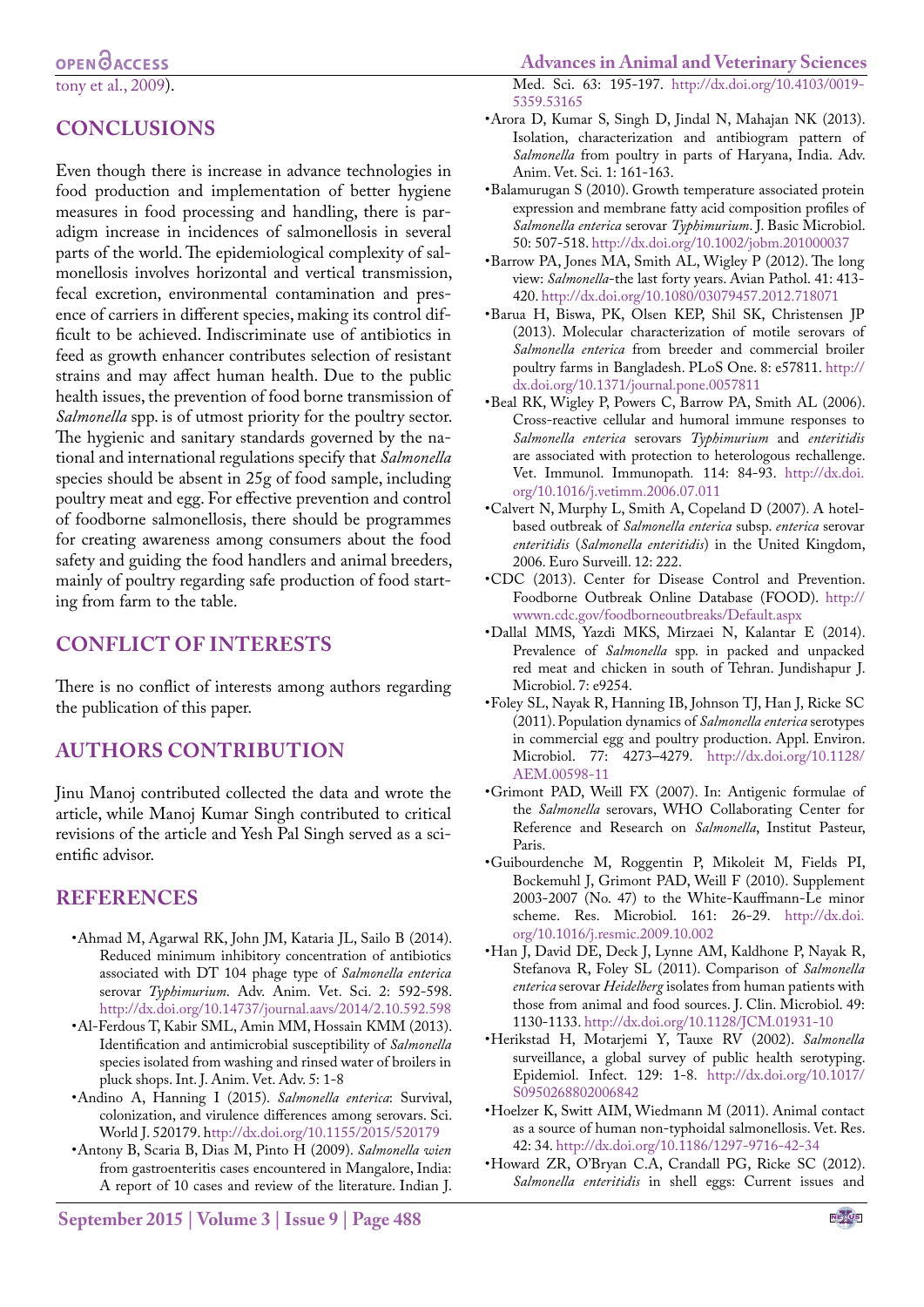#### **Advances in Animal and Veterinary Sciences**

#### **OPEN**<sub>d</sub>

prospects for control. Food Res. Int. 45: 755-764. [http://](http://dx.doi.org/10.1016/j.foodres.2011.04.030) [dx.doi.org/10.1016/j.foodres.2011.04.030](http://dx.doi.org/10.1016/j.foodres.2011.04.030)

- <span id="page-4-12"></span>•Jakociune D, Pasquali F, da Silva CS, Lofstrom C, Hoorfar J, Klein G, Manfreda G, Olsena JE (2014). Enumeration of salmonellae in table eggs, pasteurized egg products and eggcontaining dishes by using quantitative real-time PCR. Appl. Environ. Microb. 80: 1616-1622. [http://dx.doi.org/10.1128/](http://dx.doi.org/10.1128/AEM.03360-13) [AEM.03360-13](http://dx.doi.org/10.1128/AEM.03360-13)
- <span id="page-4-13"></span>•Jinu M, Agarwal RK, Sailo B, Wani MA, Kumar A, Dhama K, Singh, MK (2014). Comparison of PCR and conventional cultural method for detection of *Salmonella* from poultry blood and faeces. Asian J. Anim. Vet. Adv. 9: 690-701. [http://](http://dx.doi.org/10.3923/ajava.2014.690.701) [dx.doi.org/10.3923/ajava.2014.690.701](http://dx.doi.org/10.3923/ajava.2014.690.701)
- <span id="page-4-7"></span>•Jones FT (2011). A review of practical *Salmonella* control measures in animal feed. J. Appl. Poult. Res. 20: 102-113. <http://dx.doi.org/10.3382/japr.2010-00281>
- <span id="page-4-5"></span>•Kabir SML (2010). Avian colibacillosis and salmonellosis: a closer look at epidemiology, pathogenesis, diagnosis, control and public health concerns. Int. J. Environ. Res. Public Health. 7: 89-114. [http://dx.doi.org/10.3390/ijerph7010089](http://dx.doi.org/10.3390/ijerph7010089 )
- <span id="page-4-21"></span>•Kumar T, Mahajan NK, Rakha NK (2012). Isolation and prevalence of *Salmonella* serovars from poultry in different parts of Haryana, India. Indian J. Anim. Sci. 82: 557–560.
- <span id="page-4-25"></span>•Kumar T, Rajora VR, Arora N (2014). Prevalence of *Salmonella*  in pigs and broilers in the Tarai region of Uttarakhand. Indian J. Med. Microbiol. 32: 99-101. [http://dx.doi.](http://dx.doi.org/10.4103/0255-0857.124356) [org/10.4103/0255-0857.124356](http://dx.doi.org/10.4103/0255-0857.124356)
- <span id="page-4-26"></span>•Lalzampuia H, Dutta TK, Warjri I, Chandra R (2014). Detection of extended-spectrum β-lactamases (*blaCTX-M-1* and *blaTEM*) in *Escherichia coli*, *Salmonella* spp*.* and *Klebsiella pneumoniae* isolated from poultry in North Eastern India. Vet. World. 7: 1026-1031. [http://dx.doi.org/10.14202/](http://dx.doi.org/10.14202/vetworld.2014.1026-1031) [vetworld.2014.1026-1031](http://dx.doi.org/10.14202/vetworld.2014.1026-1031)
- <span id="page-4-10"></span>•Mather AE, Reid SWJ, Maskel DJ, Parkhill J, Fookes MC, Harris SR, Brown DJ, Coia JE, Mulvey MR, Gilmour MW, Petrovska L, de Pinna E, Kuroda M, Akiba M, Izumiya H, Connor TR, Suchard MA, Lemey P, Mellor DJ, Haydon DT, Thomson NR (2013). Distinguishable epidemics of multidrug-resistant *Salmonella typhimurium* DT104 in different hosts. Science. 341: 1514-1517. [http://dx.doi.](http://dx.doi.org/10.1126/science.1240578) [org/10.1126/science.1240578](http://dx.doi.org/10.1126/science.1240578)
- <span id="page-4-18"></span>•Maripandi A, Al-Salamah AA (2010). Multiple antibiotic resistance and plasmid profiles of *S*. *enteritidis* isolated from retail chicken meats. Am. J. Food Technol. 5: 260-268. <http://dx.doi.org/10.3923/ajft.2010.260.268>
- <span id="page-4-0"></span>•Molbak K, Olsen JE, Wegener HC (2006). *Salmonella* infections. In: Riemann HP, Cliver DO (eds.) Food infections and intoxications, Elsevier, Amsterdam, pp. 57-136. [http://](http://dx.doi.org/10.1016/b978-012588365-8/50007-4) [dx.doi.org/10.1016/b978-012588365-8/50007-4](http://dx.doi.org/10.1016/b978-012588365-8/50007-4)
- <span id="page-4-27"></span>•NICD (2009). National Centre for Disease Control, Government of India. CDAlert, Food borne Diseases. 13:4. [http://www.](http://www.nicd.nic.in/writereaddata/linkimages/dec_091047732317.pdf) [nicd.nic.in/writereaddata/linkimages/dec\\_091047732317.](http://www.nicd.nic.in/writereaddata/linkimages/dec_091047732317.pdf) [pdf](http://www.nicd.nic.in/writereaddata/linkimages/dec_091047732317.pdf)
- <span id="page-4-4"></span>•Northcutt JK, Berrang ME, Dickens JA, Fletcher DL, Cox NA (2003). Effect of broiler age, feed withdrawal, and transportation on levels of coliforms, *Campylobacter*, *Escherichia coli* and *Salmonella* on carcasses before and after immersion chilling. Poult. Sci. 82: 169-173. [http://dx.doi.](http://dx.doi.org/10.1093/ps/82.1.169) [org/10.1093/ps/82.1.169](http://dx.doi.org/10.1093/ps/82.1.169)
- <span id="page-4-3"></span>•OIE (2008). [Organisation mondiale de la sante animale]. Salmonellosis. In: Manual of diagnostic tests and vaccines for terrestrial animals.  $6^{\text{th}}$  edn. Vol. 2, Paris, pp. 1267-1283.
- <span id="page-4-11"></span>•Olsen JE, Brown DJ, Madsen M, Bisgaard M (2003). Cross-

contamination with *Salmonella* on a broiler slaughterhouse line demonstrated by use of epidemiological markers. J. Appl. Microbiol. 94: 826-835. [http://dx.doi.org/10.1046/](http://dx.doi.org/10.1046/j.1365-2672.2003.01911.x) [j.1365-2672.2003.01911.x](http://dx.doi.org/10.1046/j.1365-2672.2003.01911.x)

- <span id="page-4-2"></span>•Park SH, Aydin M, Khatiwara A, Dolan MC, Gilmore DF, Bouldin JL, Ahn S, Ricke SC (2014). Current and emerging technologies for rapid detection and characterization of *Salmonella* in poultry and poultry products. Food Microbiol. 38: 250-262.<http://dx.doi.org/10.1016/j.fm.2013.10.002>
- <span id="page-4-6"></span>•Petkar A, Alali WQ, Harrison MA, Beuchat LR (2011). Survival of *Salmonella* in organic and conventional broiler feed as affected by temperature and water activity. Agric. Food Anal. Bacteriol. 1: 175-185.
- <span id="page-4-1"></span>•Popoff MY, Bockemuhl J, Gheesling LL (2004). Supplement 2002 (no. 46) to the Kauffmann White scheme. Res*.*  Microbiol. 155: 568-570. [http://dx.doi.org/10.1016/j.](http://dx.doi.org/10.1016/j.resmic.2004.04.005) [resmic.2004.04.005](http://dx.doi.org/10.1016/j.resmic.2004.04.005)
- <span id="page-4-23"></span>•Rajagopal R, Mini M (2013). Outbreaks of salmonellosis in three different poultry farms of Kerala, India. Asian Pacific J. Trop. Biomed. 3: 496–500. [http://dx.doi.org/10.1016/](http://dx.doi.org/10.1016/S2221-1691(13)60103-3) [S2221-1691\(13\)60103-3](http://dx.doi.org/10.1016/S2221-1691(13)60103-3)
- <span id="page-4-9"></span>•Rodriguez A, Panglol, P, Richards HA, Mount JR, Draughon FA (2006). Prevalence of *Salmonella* in diverse environmental farm samples. J. Food Protect*.* 69: 2576–2580.
- <span id="page-4-8"></span>•Ricke SC, Dunkley CS, Durant JA (2013). A review on development of novel strategies for controlling *Salmonella enteritidis* colonization in laying hens: fiber-based molt diets. Poultry Sci. 92: 502-525. [http://dx.doi.org/10.3382/](http://dx.doi.org/10.3382/ps.2012-02763) [ps.2012-02763](http://dx.doi.org/10.3382/ps.2012-02763)
- <span id="page-4-17"></span>•Ruban SW, Fairoze N (2011). Effect of processing conditions on microbiological quality of market poultry meats in Banglore, India. J. Anim. Vet. Adv. 10: 188-191. [http://](http://dx.doi.org/10.3923/javaa.2011.188.191) [dx.doi.org/10.3923/javaa.2011.188.191](http://dx.doi.org/10.3923/javaa.2011.188.191)
- <span id="page-4-24"></span>•Samanta I, Joardar SN, Das PK, Sar TK, Bandyopadhyay S, Dutta TK, Sarkar U (2014). Prevalence and antibiotic resistance profiles of *Salmonella* serotypes isolated from backyard poultry flocks in West Bengal, India. J. Appl. Poult. Res. 23: 536-545. [http://dx.doi.org/10.3382/japr.2013-](http://dx.doi.org/10.3382/japr.2013-00929) [00929](http://dx.doi.org/10.3382/japr.2013-00929)
- <span id="page-4-15"></span>•Savita S, Kusumakar AL, Malik YPS (2007). Prevalence of diarrheagenic *Escherichia coli* and *Salmonella* among poultry in Madhya Pradesh. Indian J. Anim. Sci. 77: 933-936.
- <span id="page-4-16"></span>•Singh S, Yadav AS, Singh SM, Bharti P (2010). Prevalence of *Salmonella* in chicken eggs collected from poultry farms and marketing channels and their antimicrobial resistance. Food Res. Int. 43: 2027-2030. [http://dx.doi.org/10.1016/j.](http://dx.doi.org/10.1016/j.foodres.2010.06.001) [foodres.2010.06.001](http://dx.doi.org/10.1016/j.foodres.2010.06.001)
- <span id="page-4-22"></span>•Singh R, Yadav AS, Tripathi V, Singh RP (2013). Antimicrobial resistance profile of *Salmonella* present in poultry and poultry environment in North India. Food Control. 33: 545-548. <http://dx.doi.org/10.1016/j.foodcont.2013.03.041>
- <span id="page-4-14"></span>•Suresh T, Hatha AAM, Sreenivasan D, Sangeetha N, (2006). Prevalence and antimicrobial resistance of *Salmonella enteritidis* and other salmonellas in the eggs and egg-storing trays from retails markets of Coimbatore, South India. Food Microbiol. 23: 294-299.<http://dx.doi.org/10.1016/j.fm.2005.04.001>
- <span id="page-4-20"></span>•Suresh T, Hatha AAM, Harsha HT, Lashmanaperumalsamy P (2011). Prevalence and distribution of *Salmonella* serotypes in marketed broiler chickens and processing environment in Coimbatore city of Southern India. Food Res. Int. 44: 823- 825.<http://dx.doi.org/10.1016/j.foodres.2011.01.035>
- <span id="page-4-19"></span>•Taddele MH, Rathore R, Dhama K, Agarwal RK (2011).